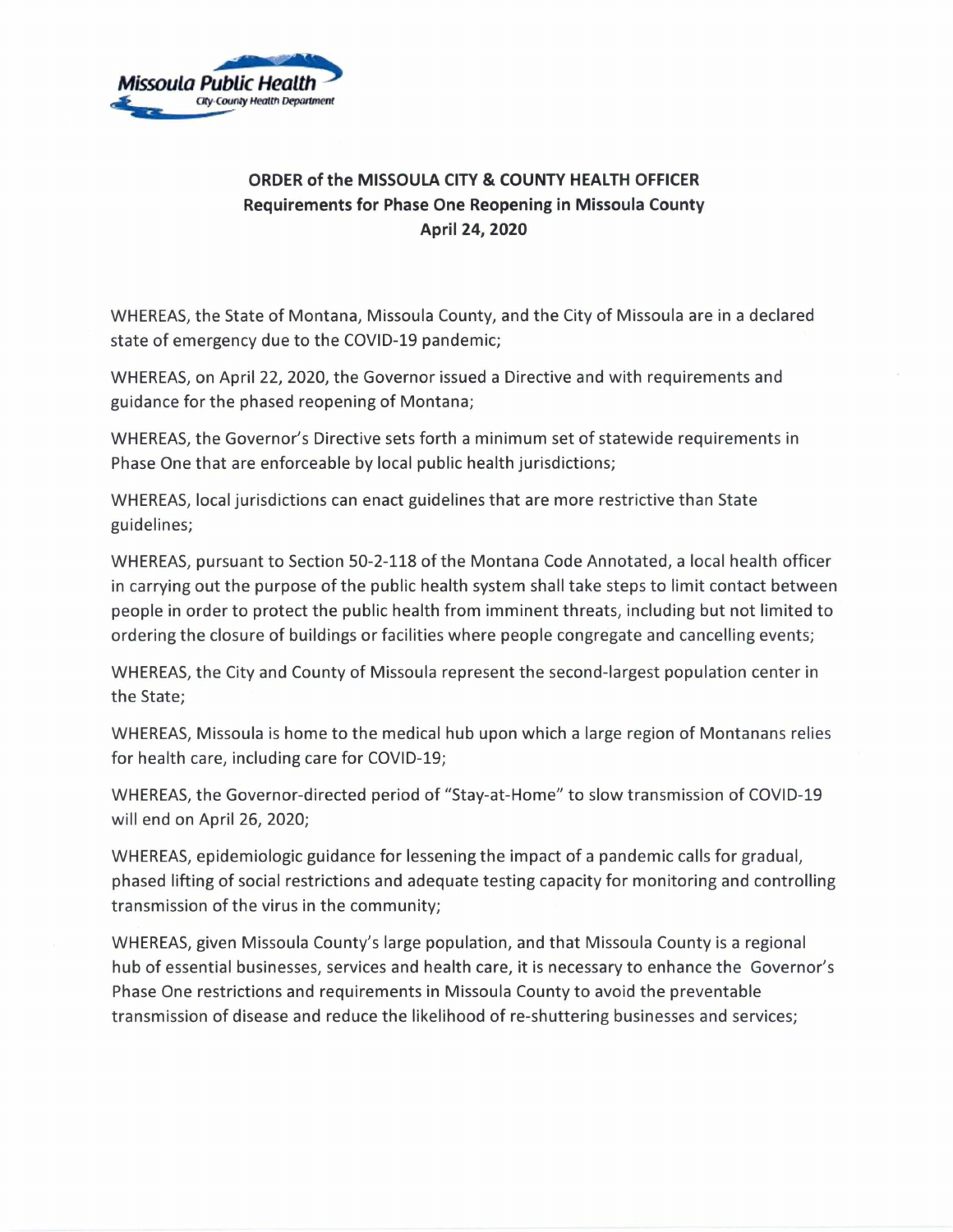

## THEREFORE, IT IS HEREBY ORDERED THAT:

- 1) Events and gatherings such as, but not limited to, fairs, festivals, markets including farmers' markets, concerts, sporting events, races, and private parties outside the home shall be limited to 25 people during Phase One and six-foot physical distance between participants shall be maintained. ( As per the Governor's Directive, groups are limited to 10 people if six-foot distance cannot be maintained. )
- 2) Business and individuals providing grooming, beauty, body art, piercing, massage, spa and similar services, including but not limited to barbers (including barbers and barbers nonchemical), cosmetologists, electrologists, estheticians, manicurists shall remain closed until Phase Two. Massage therapy affiliated with licensed physical therapy and chiropractor services is exempt from this requirement.
- 3) Retail business, formerly deemed "non-essential" and required to be closed during the stay-at-home directive may reopen to only curbside pick-up and delivery on April 27.
- 4) Except as otherwise specified in this order or the Governor's directive, retail businesses may provide in-store business beginning on May 1, 2020, if the requirements below are met. These requirements also apply to "essential" retail businesses that continued operating during the Governor's "stay at home" directive:
	- a. At any given time, maximum number of customers shall be 50% of usual business capacity; AND
	- b. Measures are in place to protect customers and staff waiting in line at checkout counters, such as visible markers or signs denoting six-foot separation or temporary barriers; AND
	- c. Staff have received training on practicing good hygiene, maintaining physical distancing, recognizing symptoms of COVID-19, and not reporting to work or remaining at work if experiencing symptoms; AND
	- d. The business has developed and implemented an individualized plan addressing the requirements in the Governor's re-opening directive and this order, as evidenced by filling out the attached appendix. The completed appendix must be maintained on site and be made available to the Department upon request.
- 5) In addition to the minimum Phase One requirements included in the Governor's Directive and associated Appendix A, issued April 22, 2020, dining areas in food and drink establishments such as restaurants, bars, breweries, distilleries and casinos shall: